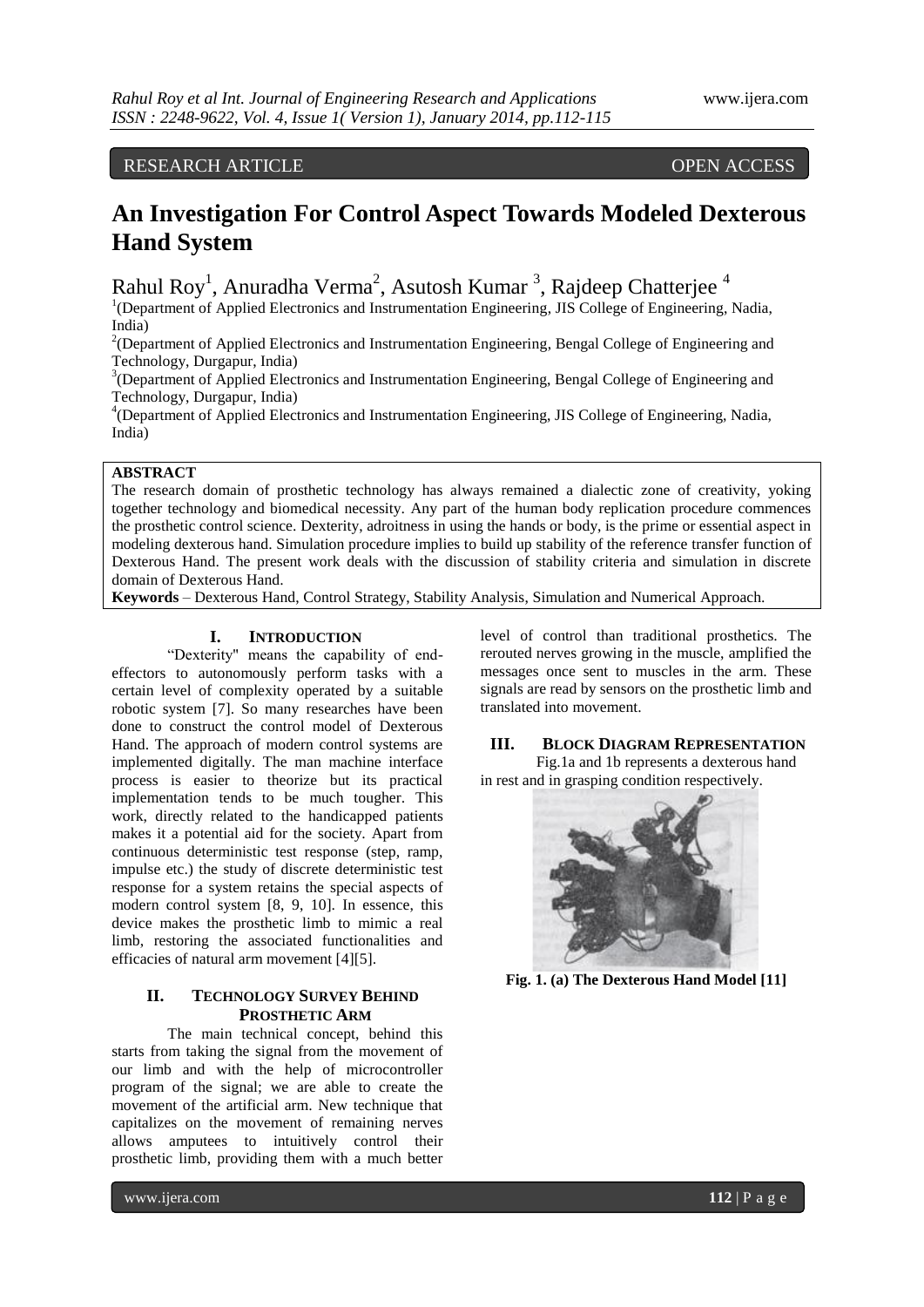

**Fig. 1. (b) The Dexterous Hand Model in action [11]**

To analyze the above two models, the control block and the transfer function of dexterous hand have been developed.



**Fig. 2. Control Block of Dexterous Hand [11]**

Here Gc(s) represents the controller and Gm(s) is defined as Motor and Joint. Now the

overall transfer function T(s) =Y(s) / R(s)<br>  $T(s) = \frac{(s^2 + 6s + 18)k_m k_3}{s^4 + 15s^3 + (50 + k_m k_3)s^2 + 6k_m k_3 + 18k_m k_3}$ Considering

 $\mathbf{k}_\mathrm{m} \mathbf{k}_\mathrm{3} = \mathbf{k}$ 

 $T(s) = \frac{(s^2 + 6s + 18)k}{s^4 + 15s^3 + (50 + k)s^2 + 6ks + 18k}$ Using R-H Criterion Getting k=83.33=83 (Approx.)<br> $83s^2 + 498s + 1494$ 

 $T(s) = \frac{33s + 430s + 1494}{s^4 + 15s^3 + 133s^2 + 498s + 1494}$ 

## **IV. SIMULATION ASPECT OF TRANSFER FUNCTION**

A system is said to be stable if any oscillatory setup is damped out with respect to time in consequence to Application of an input.



**Fig. 3. Step Response**



It is already initiated by optimization that for  $K = 83$ , the system is stable. In reference to fig. 4 all the roots are on the left hand side (L.H.S) of the s-plane. Thus the system is perfectly stable. In Fig. 5 GM (infinite dB) is greater than PM (73.1 dB) and gain margin is infinite, so the system is stable but practically not feasible. Now according to fig.6 N (the number of encirclements of the  $(-1, 0)$  point) = 0, P (the number of poles on the real axis)  $= 0$ . Therefore,  $Z = P-N$ ,  $Z = 0$ . Thus the system is perfectly stable.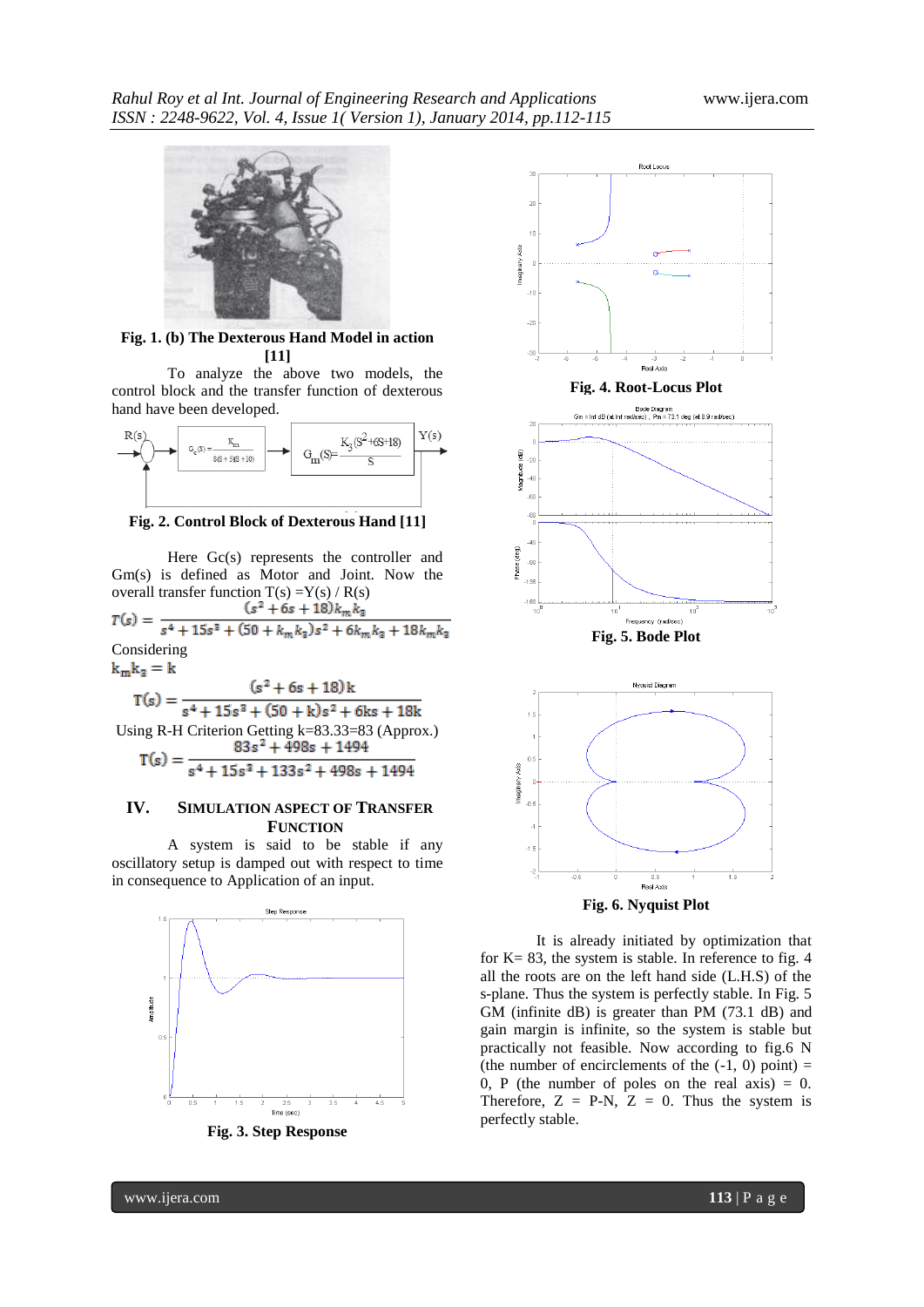# **V. ULTIMATE LINEAR DOMAIN ANALYSIS BY LYAPUNOV TEST**

The Lyapunov method is known to be a very useful tool of assessing stability of a system without solving the system dynamic equations in nonlinear domain [1].

Following Steps are involved to solve system stability in nonlinear domain:

a. Find State Space Matrix of given transfer function.

b. All the element of matrix must be grater then zero.

c. 3\*3 matrix determinants must be grater then zero.

d. 2\*2 matrix determinants must be grater then zero.



b. From matrix observed that all element of matrix not greater than zero. So, condition failed. c.



det of  $3 * 3$ Matrix = 0 Condition Failed.

d.

a.

 $-498$  $-1494$  $\mathbf{1}$ 0 det. of  $2 * 2$  Matrix = 1494 > 0

Condition satisfied.

System is conditionally stable observed from Lyapunov Test.

# **VI. DISCREET DOMAIN ANALYSIS BY JURY TEST**

Jury's technique is one of the best suited tools in discrete domain which is being applied widely to determine the stability of discrete system. Technologists have segregated these special cases in which the stability of biological system can be established by the application of the Jury's stability testing. The authors have devised an algorithm to determine the stability of biological system through Jury's testing [6][2].

Z- Domain Representation by ZOH we obtained<br>  $T(Z) = \frac{0.8284 Z^3 - 0.3138 Z^2 - 0.1446 Z + 0.1309}{Z}$  $\frac{1}{Z^4 - 1.132 Z^3 + 0.78Z^2 - 0.1972Z + 0.04979}$ <br>Characteristic polynomial:

 $F(Z)=$ <br> $Z^4 - 1.132Z^3 + 0.78Z^2 - 0.1972Z + 0.04979$ F (1)= 0.50059 [F(1)>0; Satisfied]  $(-1)^4$ F(-1)= 3.15899 [(-1)<sup>4</sup>F(-1)>o; Satisfied]

| <b>Table 1. Table of Jury Test:</b> |  |  |  |
|-------------------------------------|--|--|--|
|-------------------------------------|--|--|--|

| <b>ROW</b>     | ${\bf Z^0}$ | ${\bf Z}^1$ | $\overline{\mathbf{Z}^2}$ | $\mathbf{Z}^3$ | $\mathbf{Z}^4$ |
|----------------|-------------|-------------|---------------------------|----------------|----------------|
|                | 0.049       | $-0.19$     | 0.78                      | $-1.13$        |                |
| $\overline{2}$ |             | $-1.13$     | 0.78                      | $-0.19$        | 0.049          |
| 3              | 0.99        | 1.12        | $-0.74$                   | 0.14           |                |
|                | 0.14        | $-0.74$     | 1.12                      | 0.99           |                |
| 5              | 0.975       |             | 0.581                     |                |                |
|                |             | 1.015       |                           |                |                |
| 6              | 0.581       |             | 0.975                     |                |                |
|                |             | 1.015       |                           |                |                |

Table 1 represents the Jury format of dexterous hand Transfer function. From Table 1 the sufficient conditions for stability are obtained.

 $|0.049|$  < |1| Satisfied

 $|0.99| > |0.14|$ , Satisfied

 $|0.975| > |0.581|$ , Satisfied

So the transfer function is appropriate for the system.

From Controllable and Observable matrix we get the above transfer function are fully Controllable and Observable.

#### **VII. CONCLUSION**

Artificial or prosthetic human organs can be classified into three general types: Internal Organs, Sense Organs and External organs. Though research work is going on rapidly on each of these types, it is very difficult to facilitate proper interpretation and designing of Sense organs. Dexterous Hand is the important sense organ which is a very challenging and growing research area in the field of prosthesis. In this paper, the simulation approaches for efficient modeling of a prosthetic Dexterous Hand has been carried out. Further, from the appropriate control model development of those prosthetic Systems an effective performance study has been furnished. In our future works, the practical approaches for generating a hardware implementation of prosthetic organs will be carried out regarding to the performance and stability analysis for a Dexterous Hand. The development of the work is enriched the interdisciplinary knowledge of engineering and Biomedical sciences.

### **VIII. ACKNOWLEDGEMENTS**

The authors acknowledge Dr. Biswarup Neogi, Asst. Professor JIS College of Engineering, Kalyani and Dr. T. K. Dey Supreme Knowledge Foundation, Mankundu, for their invaluable